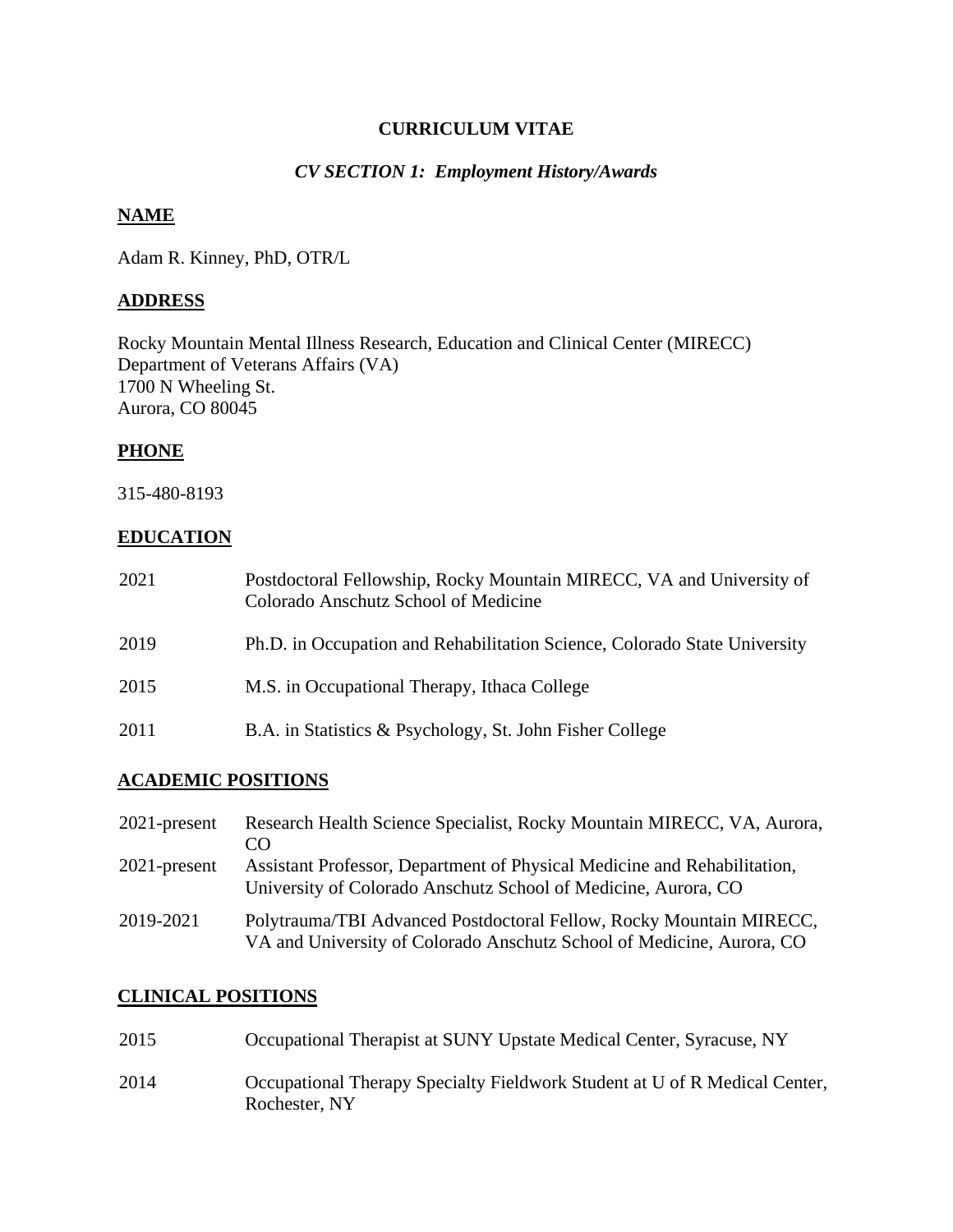| 2013 | Occupational Therapy Level II Fieldwork Student at VNA Homecare,<br>Syracuse, NY |
|------|----------------------------------------------------------------------------------|
| 2013 | Occupational Therapy Level II Fieldwork Student at Liberty POST, Syracuse,<br>NY |

#### **OTHER POSITIONS**

| 2018-2019       | Statistical Consultant for Center for Occupational Therapy Education, Fort<br>Collins, CO                          |
|-----------------|--------------------------------------------------------------------------------------------------------------------|
| $2016$ -present | Graduate Research Assistant for Department of Occupational Therapy,<br>Colorado State University, Fort Collins, CO |
| 2012-2015       | Graduate Research Assistant for Department of Occupational Therapy, Ithaca<br>College, Ithaca, NY                  |
| 2010            | Junior Research Analyst for Department of Institutional Research, Nazareth<br>College, Rochester, NY               |

## **HONORS AND AWARDS**

| 2021 | Resident Research Mentor of the Year, Department of Physical Medicine and |
|------|---------------------------------------------------------------------------|
|      | Rehabilitation, University of Colorado Anschutz School of Medicine        |
| 2020 | Service Commendation, American Congress of Rehabilitation Medicine        |
| 2017 | Krogh/Michna Family Scholarship                                           |
| 2016 | New Start for Student Veterans Doctoral Fellowship                        |
| 2016 | University Programs for Research and Scholarly Excellence Fellowship      |
| 2014 | Ithaca College Graduate Professional Excellence Award                     |
| 2014 | Secretary/Treasurer of Ithaca College Chapter of Pi Theta Epsilon         |
| 2014 | Member of Alpha Eta (national honor society – allied health students)     |
| 2013 | Member of Pi Theta Epsilon (national honor society – occupational therapy |
|      | students)                                                                 |
| 2011 | Cum Laude, St. John Fisher College                                        |
|      |                                                                           |

# *CV SECTION 2: Publications/Scholarly Record*

### **PUBLISHED WORKS**

## **Refereed Journal Articles:**

1. **Kinney, A. R.**, Fields, B., Juckett, L.A., Read, H., Martino, M. N., & Weaver, J. A. (in press). Learning health systems can promote and sustain high-value occupational therapy. *American Journal of Occupational Therapy.*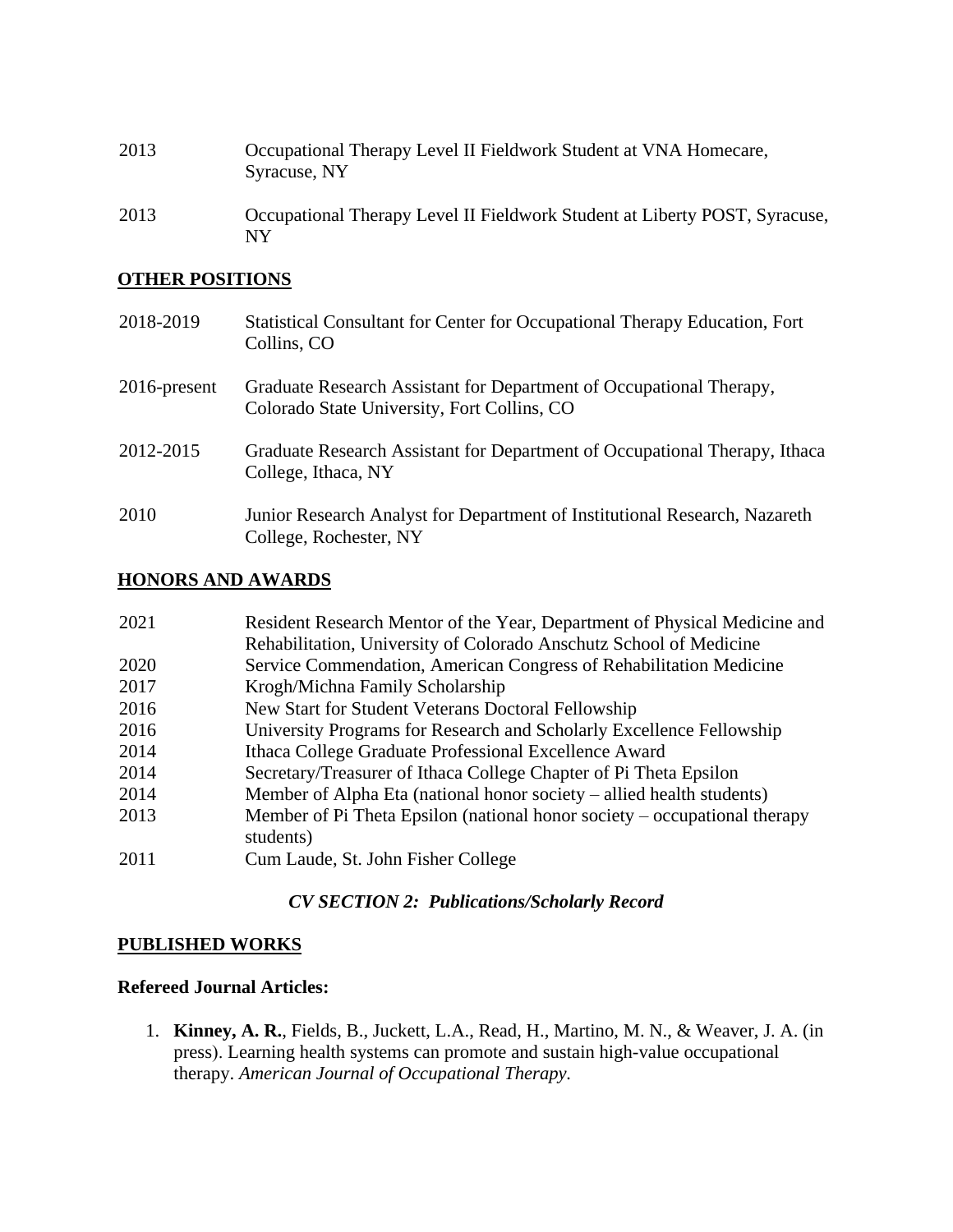- 2. **Kinney, A. R.**, Stephenson, R. O., Cogan, A., Forster, J. E., Gerber, H. R., & Brenner, L. A. (in press). Participation mediates the relationship between post-concussive symptoms and suicidal ideation among Veterans. *American Journal of Occupational Therapy.*
- 3. **Kinney, A. R.**, Graham, J. E., Bukhari, R. A., Hoffman, A., & Malcolm, M. P. (in press). The relationship between activities of daily living performance and acute care occupational therapy utilization is moderated by sociodemographic characteristics and insurance type. *American Journal of Occupational Therapy.*
- 4. **Kinney, A. R.**, Middleton, A., & Graham, J. E. (2021). Evaluating the strength of evidence for statistically significant rehabilitation treatment effects. Advance online publication. *Annals of Physical and Rehabilitation Medicine.* doi: 10.1016/j.rehab.2021.101503
- 5. Brenner, L. A., Grassmeyer, R. P., Biffl, S., **Kinney, A. R.**, Dise-Lewis, J. E., Betthauser, L. & Forster, J. E. (in press). Met and unmet rehabilitative needs among pediatric patients with moderate to severe TBI. Advance online publication. *Brain Injury.* doi: 10.1080/02699052.2021.1953146
- 6. **Kinney, A. R.**, Graham, J. E., Sharp, J., Hoffman, A., & Malcolm, M. P. (2020). The relationship between fall risk and hospital-based therapy utilization is moderated by demographic characteristics and insurance type. Advance online publication. *Archives of Physical Medicine and Rehabilitation.* doi: https://doi.org/10.1016/j.apmr.2020.12.005
- 7. Eakman, A. M., Schmid, A. A., Rolle, N. R., **Kinney, A. R.,** & Henry, K. L. (in press). Follow-up analyses from a waitlist control trial of occupational therapist-delivered cognitive behavioral therapy for insomnia in military veterans. *American Journal of Occupational Therapy*.
- 8. Malcolm, M. P., **Kinney, A. R.,** & Graham, J. E. (in press). Predicting community discharge for occupational therapy recipients in the neurological critical care unit. *American Journal of Occupational Therapy*.
- 9. **Kinney, A. R.**, Middleton, A., & Graham, J. E. (2020). A Bayesian analysis of nonsignificant rehabilitation findings: Evaluating the evidence in favor of truly absent treatment effects. Advance online publication. *Annals of Physical and Rehabilitation Medicine.* doi: https://doi.org/10.1016/j.rehab.2020.07.008
- 10. **Kinney, A. R.**, Graham, J. E., & Eakman, A. M. (2020). Supported education among student Veterans: Impact on self-advocacy skills and academic performance. *Journal of Postsecondary Education and Disability, 33*(4), 353-363*.*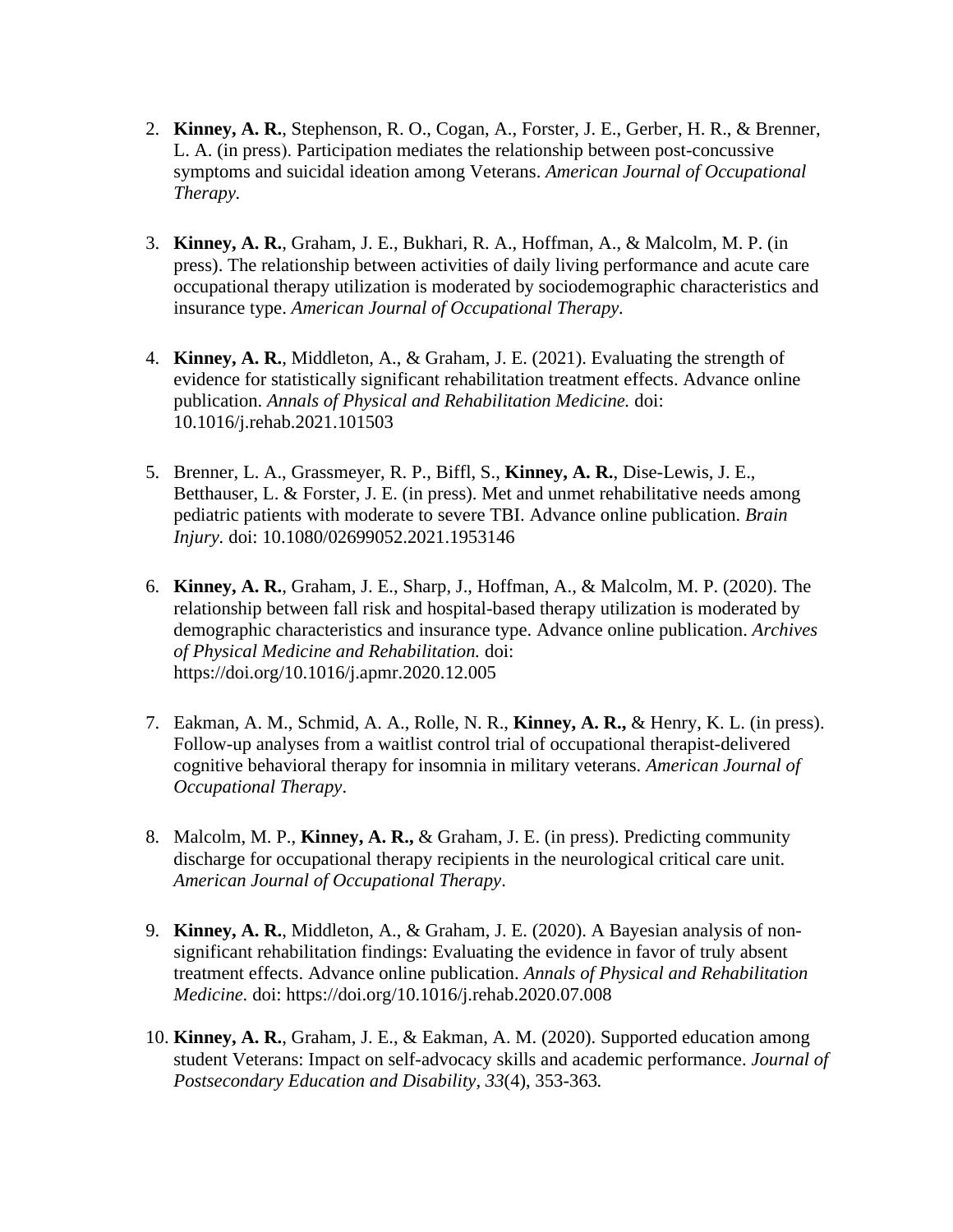- 11. **Kinney, A. R.**, Graham, J. E., & Eakman, A. M. (2020). Participation is associated with wellbeing among community-based Veterans: An investigation of coping ability, meaningful activity, and social support as mediating mechanisms. *American Journal of Occupational Therapy, 74,* 7405205010. doi: https://doi.org/10.5014/ajot.2020.037119
- 12. **Kinney, A. R.**, Schmid, A.A., Henry, K. L., Coatsworth, J. D., & Eakman, A. M. (2020). Protective and health-related factors contributing to resilience among student Veterans: A classification approach. *American Journal of Occupational Therapy, 74,* 7404205040. doi: https://doi.org/10.5014/ajot.2020.038331
- 13. **Kinney, A. R.**, Eakman, A. M., & Graham, J. E. (2020). Novel effect size interpretation guidelines and an evaluation of statistical power in rehabilitation research. Advance online publication. *Archives of Physical Medicine and Rehabilitation.* doi: https://doi.org/10.1016/j.apmr.2020.02.017
- 14. **Kinney, A. R.**, Anderson, D., Stearns-Yoder, K. A., Brenner, L. A., & Forster, J. E. (2020). Risk and recovery among high school athletes who sustained at least one sportsrelated concussion. *Concussion, 5*(2)*.* doi: https://doi.org/10.2217/cnc-2020-0002
- 15. **Kinney, A. R.**, Graham, J. E., & Eakman, A. M. (2019). Factors distinguishing veterans participating in supported education services from veterans on campus: Evidence supporting modifiable intervention targets. *Psychiatric Rehabilitation Journal, 43*(3), 261-269. doi: http://dx.doi.org/10.1037/prj0000399
- 16. **Kinney, A. R.**, Schmid, A.A., Henry, K. L., Coatsworth, J. D., & Eakman, A. M. (2019). Combat exposure undermines student Veterans' achievement of a meaningful life through its association with health-related symptoms: A longitudinal study. Advance online publication. *Journal of American College Health*. doi: http://dx.doi.org/10.1080/07448481.2019.1656637
- 17. **Kinney, A. R.**, Schmid, A.A., Henry, K. L., Coatsworth, J. D., & Eakman, A. M. (2019). Protective factors that mitigate the indirect risk of combat exposure upon meaning in life: A longitudinal study of student Veterans. Advance online publication. *Psychological Trauma: Theory, Research, Practice, and Policy.* doi: http://dx.doi.org/10.1037/tra0000512
- 18. **Kinney, A. R.**, Eakman, A. M., Lassell, B., & Wood, W. (2019). Equine-assisted interventions for veterans with service-related health conditions: A systematic mapping review. *Military Medical Research, 6*(28), 1-15*.* doi: https://doi.org/10.1186/s40779- 019-0217-6
- 19. Eakman, A. M., **Kinney, A. R.,** Schierl, M., & Henry, K. L. (2019). Academic Performance in Student Service Members/Veterans: Effects of Instructor Autonomy Support, Academic Self-Efficacy, and Academic Problems. *Educational Psychology, 39*(8), 1005-1026. doi: https://doi.org/10.1080/01443410.2019.1605048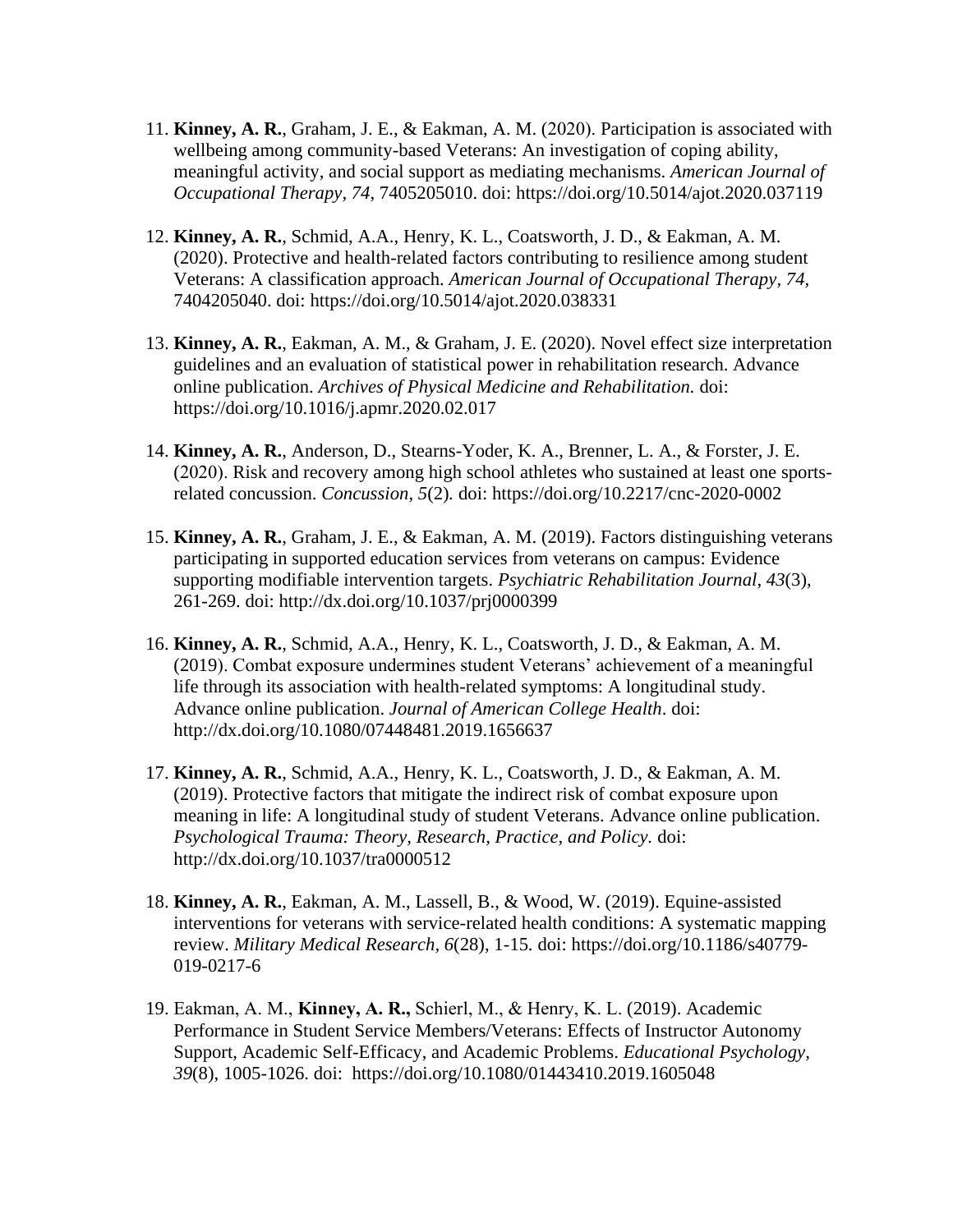- 20. Eakman, A. M., **Kinney, A. R.**, & Reinhardt, R. (2019). Participation, meaningful activity, and social support among United States student service members/Veterans. *OTJR: Occupation, Participation, and Health, 39*(4), 222-231. doi: https://doi.org/10.1177%2F1539449219833351
- 21. **Kinney, A. R.**, & Eakman, A. M. (2017). Measuring self-advocacy skills among student veterans with disabilities: Implications for success in postsecondary education. *Journal of Postsecondary Education and Disability, 30*(4), 343-358*.*
- 22. **Kinney, A.,** Goodwin, D. M., & Gitlow, L. (2016). Measuring assistive technology outcomes: A user centered approach. *Assistive Technology Outcomes and Benefits, 10*, 94-110.

#### **Refereed Published Abstracts:**

- 1. **Kinney, A. R.** & Graham, J. E. (2019). Modifiable mediators between diabetes and health-related quality of life among older Mexican Americans. *Archives of Physical Medicine and Rehabilitation, 100*(10), e98. doi: https://doi.org/10.1016/j.apmr.2019.08.282
- 2. **Kinney, A. R.,** Eakman, A. M., & Graham, J. E. (2019). Modifiable mediators of the relationship between Veterans' participation and wellbeing. *Archives of Physical Medicine and Rehabilitation, 100*(10), e98. doi: https://doi.org/10.1016/j.apmr.2019.08.283
- 3. **Kinney, A. R.** (2019). CLDR sponsored: Modifiable mediators between diabetes and health-related quality of life among older Mexican Americans. *Archives of Physical Medicine and Rehabilitation, 100*(10), e13. doi: https://doi.org/10.1016/j.apmr.2019.08.023

## **Refereed Proceedings/Transactions:**

1. Gitlow, L., **Kinney, A.,** Goodwin, D., & Chapman, S. (2014). A consumer-centered approach to evaluating assistive technology usability. Proceedings from the  $30<sup>th</sup>$ International Seating Symposium, Vancouver, Canada.

## **Non-Refereed Journal Articles/Chapters/Proceedings/Transactions**:

- 1. **Kinney, A.,** & Gitlow, L. (2015). A consumer-centered approach to evaluating assistive technology usability outcomes. *Technology Special Interest Section Quarterly, 25*, 1-4.
- 2. Gitlow, L., & **Kinney, A.** (2014). Project Lenny: Service learning to expand assistive technology training. *OT Practice, 19*, 9-13.

## **PRESENTATIONS**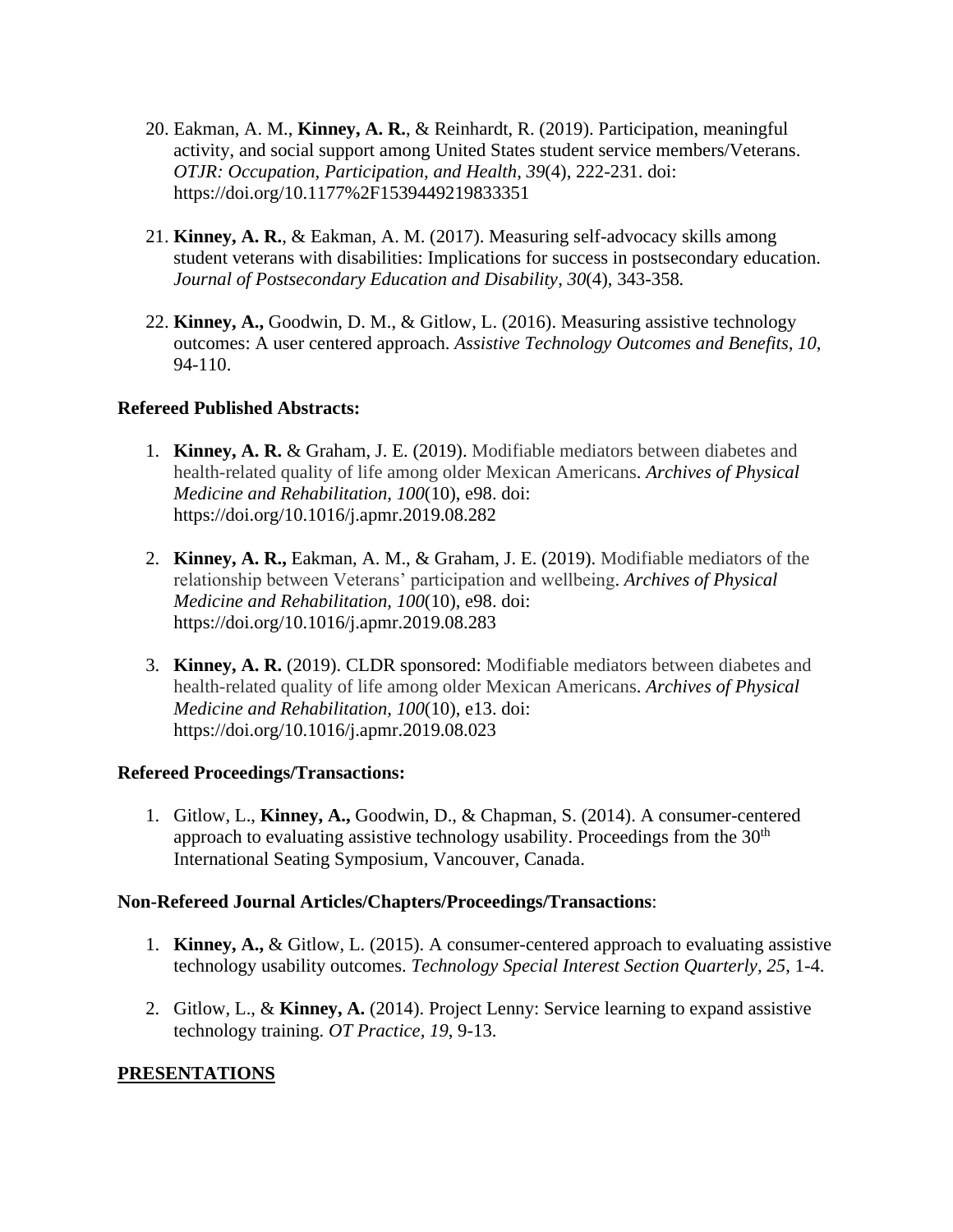#### **Refereed Research Presentations/Posters (\* included above as published abstract):**

- 1. **Kinney, A. R.**, Bahraini, N., Forster, J. E., & Brenner, L. A. (2021, September). Factors influencing the implementation of guideline-recommended practices for postconcussive sleep disturbance and headache in the Veterans Health Administration. Oral presentation at the virtual American Congress of Rehabilitation Medicine Annual Conference.
- 2. **Kinney, A. R.**, Bahraini, N., Forster, J. E., & Brenner, L. A. (2021, July). Factors influencing Veterans' receipt of guideline-recommended practices for post-concussive sleep disturbance and headache. Oral presentation at the International Brain Injury Association 2021 Virtual World Congress on Brain Injury.
- 3. **Kinney, A. R.**, Stephenson, R. O., Cogan, A., Forster, J. E., Gerber, H. R., & Brenner, L. A. (2021, June). Participation mediates the relationship between post-concussive symptoms and suicidal ideation among Veterans. Virtual poster presented at the 2021 Annual Occupational Therapy Summit of Scholars.
- 4. **Kinney, A. R.,** Graham, J. E, Bukhari, R. A., Hoffman, A., & Malcolm, M. P. (2021, June). Unique and interactive effects of activity performance, sociodemographic factors, and insurance type upon acute care occupational therapy utilization. Virtual poster presented at the 2021 Annual Occupational Therapy Summit of Scholars.
- 5. Bukhari, R. A., **Kinney, A. R.,** & Malcolm, M. P. (2021, June). The mediating effect of changes in activity performance on acute care occupational therapy utilization and discharge disposition among adults with traumatic brain injury. Virtual poster presented at the 2021 Annual Occupational Therapy Summit of Scholars.
- 6. Middleton, A., Johnston-Brooks, C., **Kinney, A. R.**, Bettger, J. P., & Rafferty, M. (2020, October). Explore, Prepare, Implement, Sustain: Illustrating the Process of Rehab-related Implementation Research Across Settings. Oral presentation at the virtual American Congress of Rehabilitation Medicine Annual Conference.
- 7. **\*Kinney, A. R.** & Graham, J. E. (2019, November). Modifiable mediators between diabetes and health-related quality of life among older Mexican Americans. Poster presented at the American Congress of Rehabilitation Medicine Annual Conference, Chicago, IL.
- 8. **\*Kinney, A. R.,** Eakman, A. M., & Graham, J. E. (2019, November). Modifiable mediators of the relationship between Veterans' participation and wellbeing. Poster presented at the American Congress of Rehabilitation Medicine Annual Conference, Chicago, IL.
- 9. Eakman, A. M. & **Kinney, A. R.** (2019, October). Relationships between occupational balance and sleep problems in college students. Paper presented at the 18th Annual Conference of the Society for the Study of Occupation: USA. Scottsdale, AZ.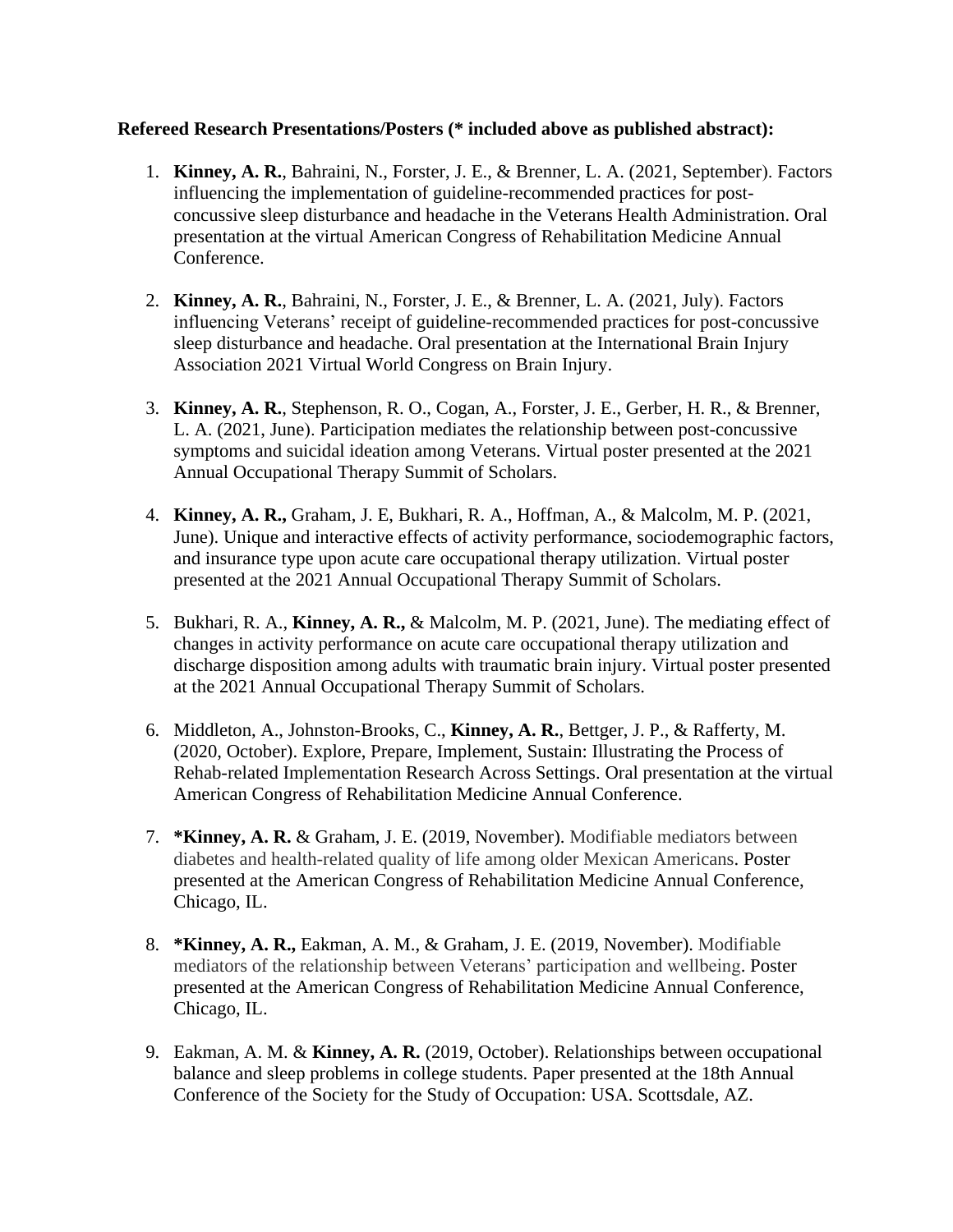- 10. **Kinney, A. R.,** & Eakman, A. M. (2019, April). Occupation promotes student Veterans' wellbeing through its association with a sense of meaningful occupation, social support, and coping skills. Poster presented at the American Occupational Therapy Association Annual Conference, New Orleans, LA.
- 11. **Kinney, A. R.**, & Eakman, A. M. (2018, November). How does social and communitybased activity foster wellbeing in Veterans? Poster presented at the Colorado State University Graduate Student Showcase. Fort Collins, CO.
- 12. **Kinney, A. R.**, & Eakman, A. M. (2018, October). The experience of meaningful occupation is a dimension of community reintegration which contributes to wellbeing among student service members and Veterans. Oral presentation at the 17<sup>th</sup> Annual Research Conference of the Society for the Study of Occupation: USA. Lexington, KY.
- 13. Eakman, A. M., & **Kinney, A. R.** (2018, October). Meaningful occupation mediates the relationship between sleep disturbances and meaning and purpose in life among student service members and Veterans. Oral presentation at the  $17<sup>th</sup>$  Annual Research Conference of the Society for the Study of Occupation: USA. Lexington, KY.
- 14. **Kinney, A. R.**, & Eakman, A. M. (2018, June). Measuring self-advocacy skills among student veterans with disabilities: Implications for participation in postsecondary education. Poster presented at the  $7<sup>th</sup>$  Annual Occupational Therapy Summit of Scholars. Kansas City, KS.
- 15. Eakman, A. M., Vickers, N., Schmid, A. A., Henry, K., & **Kinney, A. R.** (2017, September). Controlled trial of occupational therapy directed cognitive behavioral therapy for insomnia (CBT-I) for veterans with service connected injuries in college. Poster presented at the 2017 Defense Centers of Excellence for Psychological Health and Traumatic Brain Injury Summit—Advances in the State of Science and Best Practices, Silver Spring, MD.
- 16. **Kinney, A. R.,** & Eakman, A. M. (2017, July). Measuring self‐advocacy skills among student veterans with disabilities: Implications for postsecondary success. Poster presented at the Association on Higher Education and Disability Conference, Orlando, FL.
- 17. **Kinney, A. R.,** Schelly, C., & Eakman, A. M. (2017, April). Improving the participation of student veterans in the postsecondary environment by enhancing their self-advocacy skills. Poster presented at the American Occupational Therapy Association Annual Conference, Philadelphia, PA.
- 18. **Kinney, A. R.,** & Eakman, A. M. (2016, November). Measuring self-advocacy skills among student veterans with disabilities. Poster presented at the Colorado State University Graduate Student Showcase. Fort Collins, CO.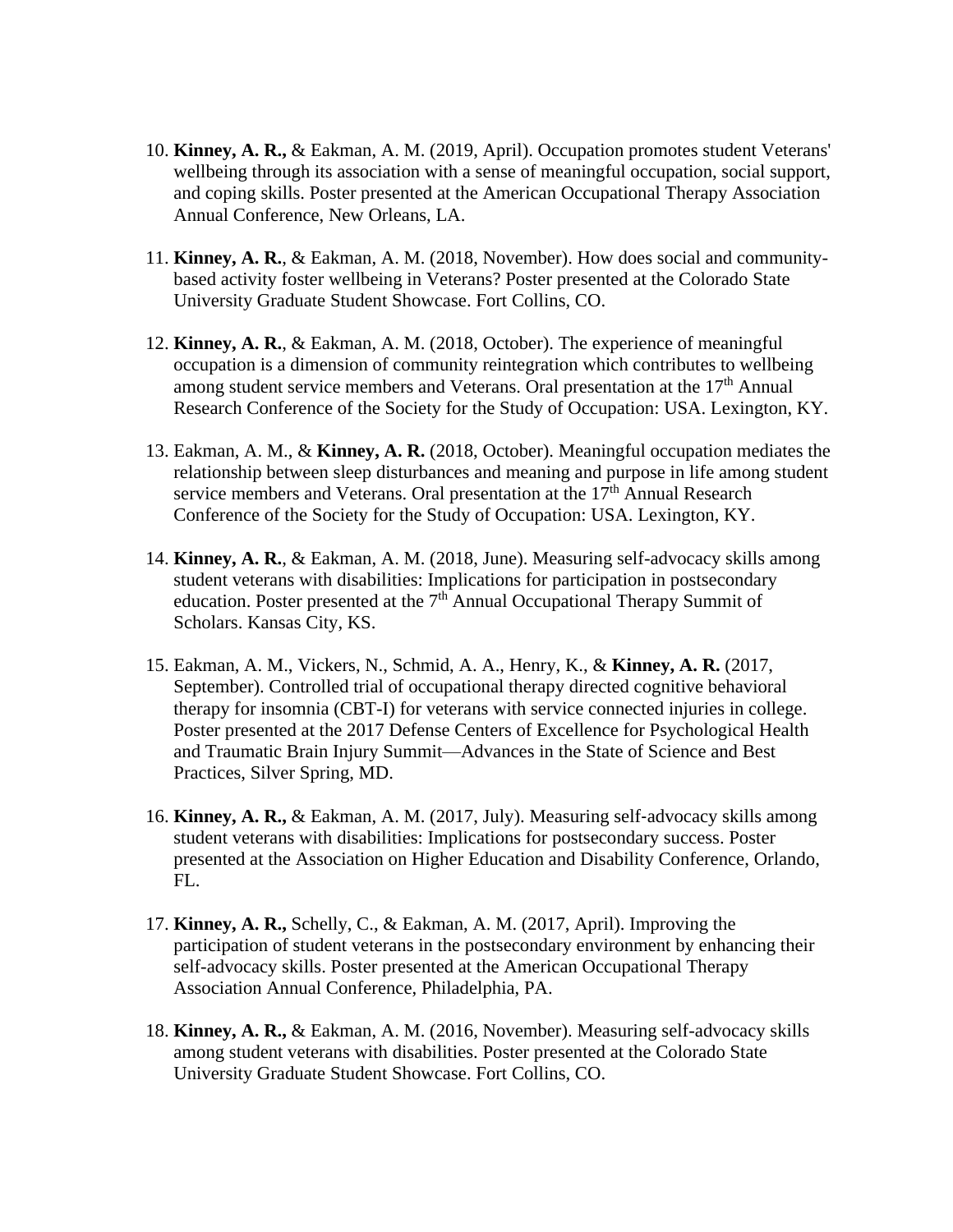- 19. Gitlow, L., & **Kinney, A.** (2014, April). Functional and psychosocial outcomes of OT/AT intervention using a mounting device. Poster presented at the American Occupational Therapy Association Annual Conference, Baltimore, MD.
- 20. Gitlow, L., & **Kinney, A.** (2014, January). Functional and psychosocial outcomes of intervention using a mounting device. Oral presentation at the Assistive Technology Industry Association Annual Conference, Orlando, FL.
- 21. Blaine, B., Hodge, T., **Kinney, A.,** Smith, F., Tierson, I., & Tyo, J. (2010, March). Effectiveness of weight watchers for weight loss: A meta-analytic review. Oral presentation at the Eastern Psychological Association Annual Meeting, New York, NY.

#### **Non-refereed Research Presentations:**

- 1. **Kinney, A. R.**, Eakman, A. M., Graham, J. E. (2019, April). Participation is associated with wellbeing among community-based Veterans: An investigation of coping ability, meaningful activity, and social support as mediating mechanisms. Oral presentation at Colorado State University's Occupational Therapy Department Knowledge Exchange, Fort Collins, CO.
- 2. **Kinney, A. R.** & Eakman, A. M. (2018, August). Fostering resilience in student Veterans and other at-risk populations: The role of occupational therapy. Oral presentation at Yamagata Prefectural University of Health Sciences, Yamagata, Japan.
- 3. **Kinney, A. R.** & Eakman, A. M. (2018, April). Measuring self-advocacy skills among student Veterans with health conditions: Implications for academic success. Oral presentation at Colorado State University's Occupational Therapy Department Knowledge Exchange, Fort Collins, CO.

#### **Invited Presentations National (\* included above as published abstract):**

- 1. **\*Kinney, A. R.** (2019, November). Modifiable mediators of the relationship between diabetes and health-related quality of life among older Mexican Americans. Oral presentation featured in the session sponsored by the Center for Large Data Research & Data Sharing in Rehabilitation at the American Congress of Rehabilitation Medicine Annual Conference, Chicago, IL.
- 2. **Kinney, A. R.,** & Eakman, A. M. (2019, April). Occupation promotes student Veterans' wellbeing through its association with a sense of meaningful occupation, social support, and coping skills. Oral presentation featured in the Young Scientist Theater at the American Occupational Therapy Association Annual Conference, New Orleans, LA.

## **Invited Presentations Local:**

1. Eakman, A. M. & **Kinney, A. R.** (2018, September). Methodological decisions within an evolving program of research. Oral presentation at the Colorado State University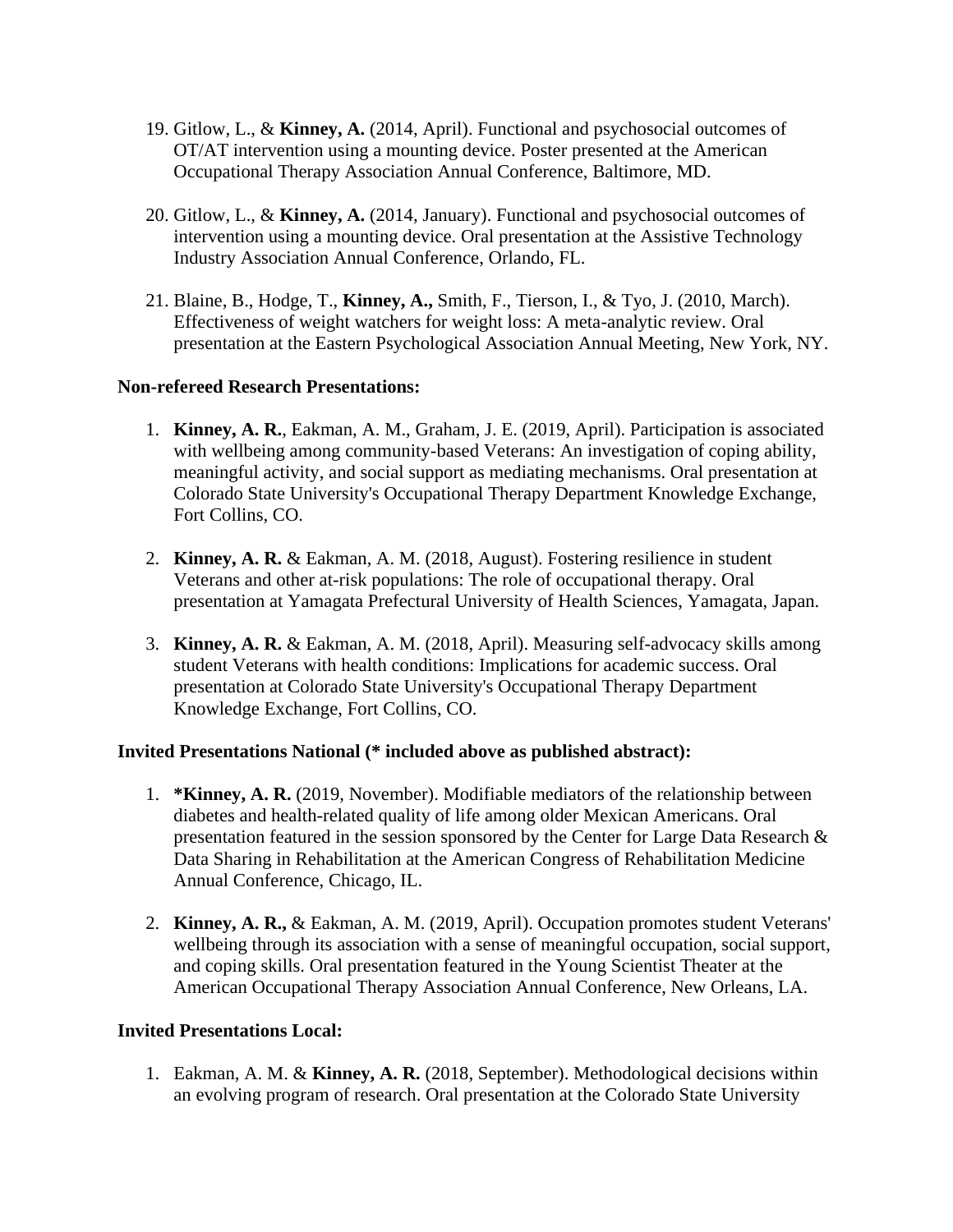Department of Occupational Therapy's Scholarship in Progress Seminar Series, Fort Collins, CO.

2. **Kinney, A. R.** & Eakman, A. M. (2018, September). Harnessing student Veteran strengths to support resilience: Perspectives from current evidence. Oral presentation at the Veterans Symposium, Fort Collins, CO.

### **CONTRACTS AND GRANTS**

#### **Externally Funded:**

(2020)

**Title:** Preventing Suicide among Female and Male Veterans not receiving VHA Services (IIR 18-314) **Role:** Co-I (1.8 calendar months) **Agency:** VA Health Services Research & Development **Amount:** \$1,195,609.00

(2019) **Title:** Travel Award for Secondary Data Analysis of Archived Studies **Role:** PI **Agency:** Center for Large Data Research & Data Sharing in Rehabilitation (CLDR) **Amount:** \$2500.00

#### **Internally Funded:**

(2018-2019) **Title:** Center for Meaning and Purpose Graduate Research Grant **Role:** PI **Agency:** Center for Meaning and Purpose, Colorado State University **Amount:** \$500.00

(2014) **Title:** Academic Challenge Funding **Role:** Co-PI **Agency:** Ithaca College **Amount:** \$716.00

## *CV SECTION 3: Evidence of Teaching Effectiveness*

## **TEACHING**

**Colorado State University (CSU)**

**Year Semester Course No./Title Cr. Hrs. Enrollment**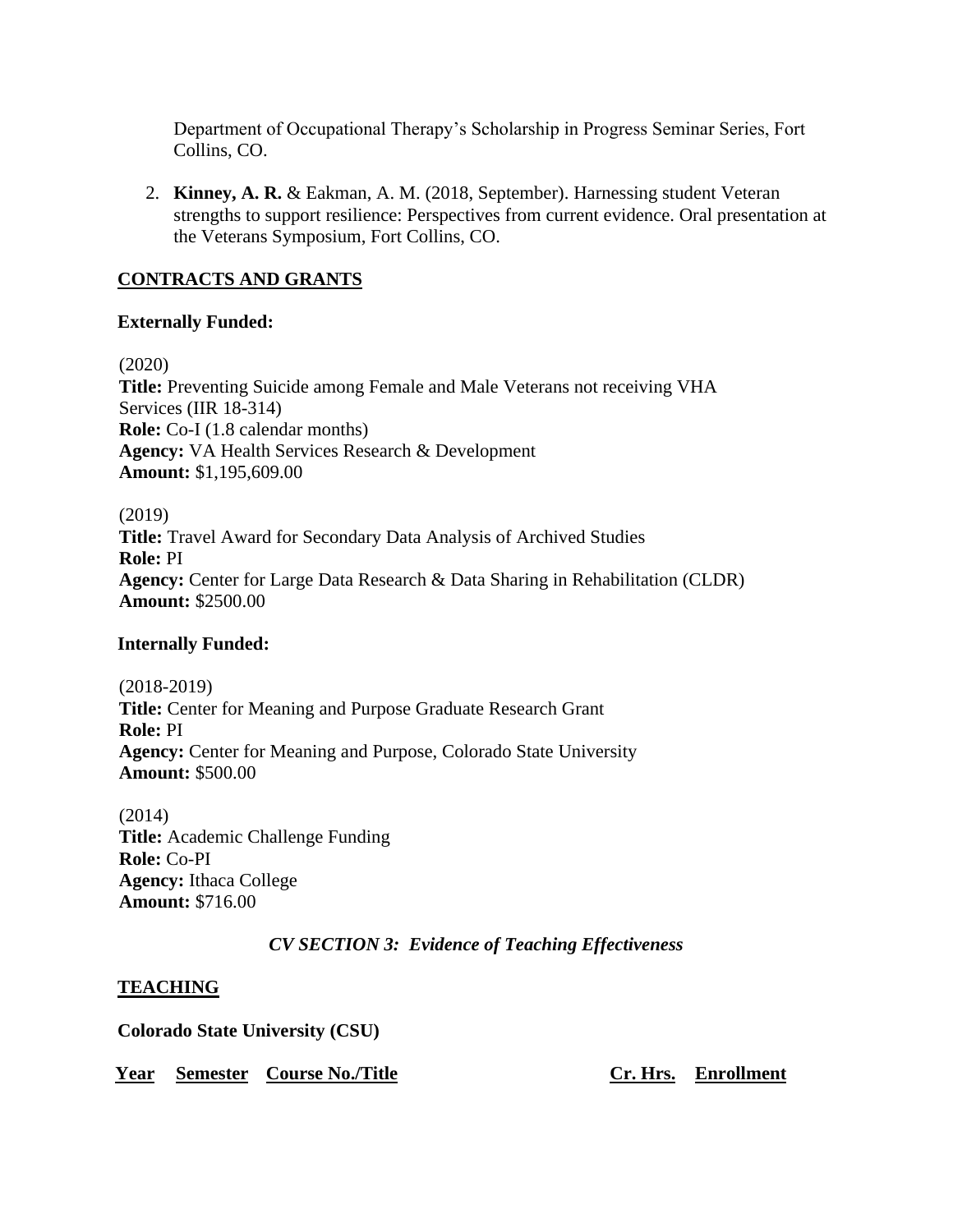**OT 601 Student Course Surveys:** 1 = *Poor*; 2 = *Below Average*; 3 = *Average*; 4 = *Above Average*; 5 = *Excellent*)

| <b>Student Ratings of OT 601 Class Sessions</b> |           |  |
|-------------------------------------------------|-----------|--|
| Item                                            | M(SD)     |  |
| <b>Items related to class sessions</b>          |           |  |
| Ease of finding information via online systems  | 4.75(.50) |  |
| Clarity and completeness of instructions        | 3.88(.64) |  |
| Intellectual challenge of the class sessions    | 4.13(.64) |  |
| General rating of the class sessions            | 3.88(.64) |  |
| Items related to instructor performance         |           |  |
| Knowledge of the subject                        | 4.00(.53) |  |
| Facilitation of student learning                | 4.00(.76) |  |
| Enthusiasm for teaching the subject             | 4.63(.52) |  |
| Preparedness for the session                    | 4.50(.76) |  |
| Effectiveness at managing the class sessions    | 3.63(.92) |  |
| Facilitation of in-class interactions           | 3.63(.74) |  |
| Creation of respectful atmosphere               | 4.63(.52) |  |
| Effectiveness of communication                  | 3.75(.89) |  |
| General rating of the instructor                | 4.13(.64) |  |

*Note.*  $M =$  mean;  $SD =$  standard deviation

# **Participation in Professional Development Activities Related to Teaching:**

| 2019 | Mentoring Effective Teaching. The Institute for Learning and Teaching,<br>Colorado State University. Fort Collins, CO. March 12.                                                            |
|------|---------------------------------------------------------------------------------------------------------------------------------------------------------------------------------------------|
| 2019 | Writing Good Learning Outcomes for Effective Teaching and Deeper<br>Student Learning. The Institute for Learning and Teaching, Colorado State<br>University. Fort Collins, CO. February 26. |
| 2018 | Syllabus Writing 101. The Institute for Learning and Teaching, Colorado<br>State University. Fort Collins, CO. October 1.                                                                   |
| 2018 | A Strategy for Making Lectures More Interactive. The Institute for Learning<br>and Teaching, Colorado State University. Fort Collins, CO. September 18.                                     |
| 2017 | Peer Teaching Observation conducted 9-19-2017 within OT 601 by Dr.<br>Barb Hooper.                                                                                                          |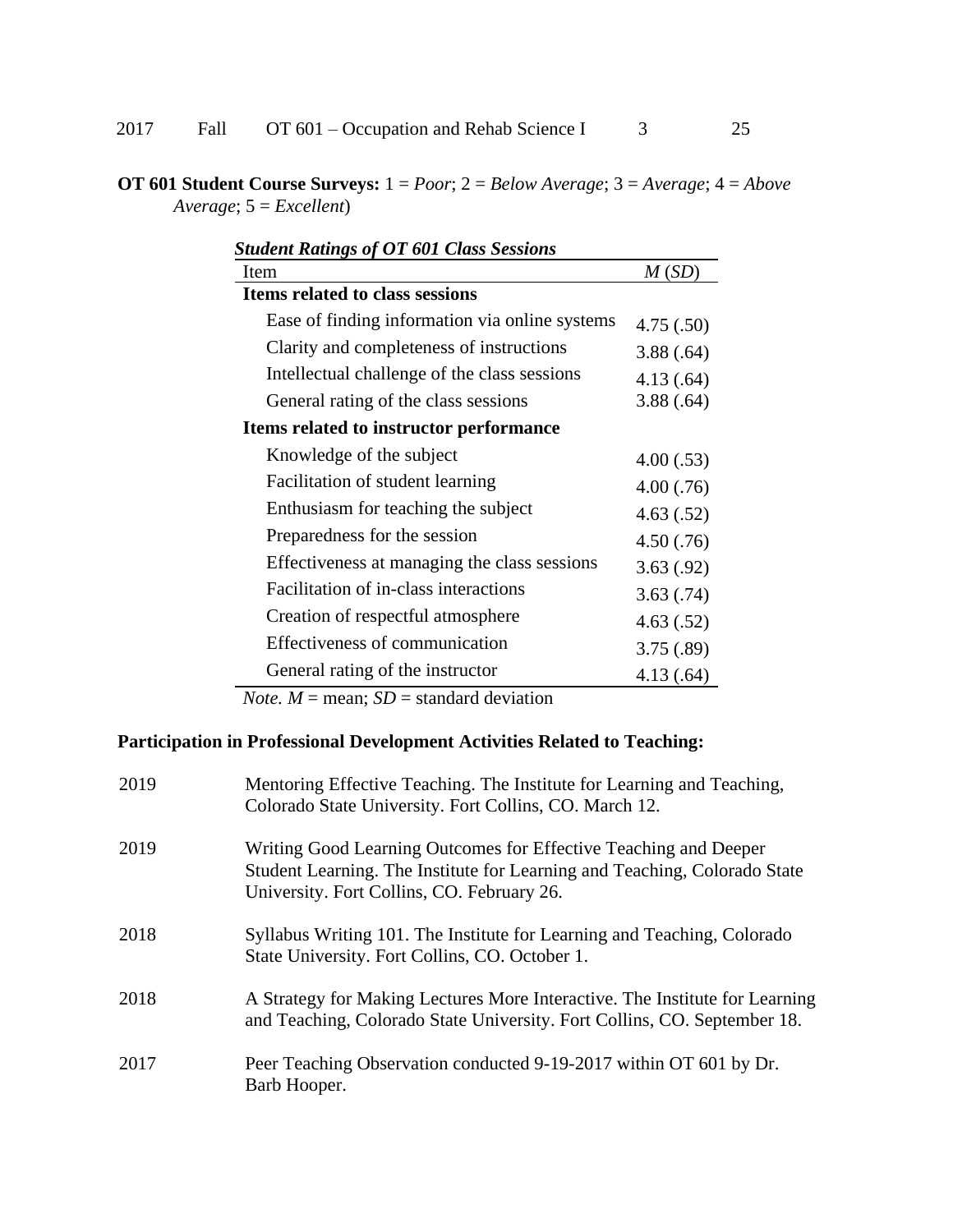| 2017             | Peer Teaching Observation conducted 10-17-2017 within OT 601 by Dr.<br>Barb Hooper.                                                                                     |
|------------------|-------------------------------------------------------------------------------------------------------------------------------------------------------------------------|
| 2017             | Peer Teaching Observation conducted 3-23-2017 within OT 710 by Dr.<br>Barb Hooper et al.                                                                                |
| 2017             | Peer Teaching Observation conducted 3-9-2017 within OT 710 by Dr. Barb<br>Hooper et al.                                                                                 |
| 2017             | Crafting a Teaching Persona. Pedagogical Workshop. The Institute for<br>Learning and Teaching, Colorado State University. Fort Collins, CO. April<br>21.                |
| 2017             | Crafting a Teaching Philosophy Statement. Pedagogical Workshop. The<br>Institute for Learning and Teaching, Colorado State University. Fort<br>Collins, CO. February 9. |
| <b>ADVISING:</b> |                                                                                                                                                                         |

## 2019-2020 University of Colorado Anschutz School of Medicine

- 1. Joseph Shivers, M.D.
- 2. Jacob Jeffers, M.D.
- 3. Krysten Kasting, M.D.
- 4. Emma Rickles, M.D.

## *CV SECTION 4: Evidence of Outreach/Service*

## **COMMITTEES**

#### **National Committees**

## **American Congress of Rehabilitation Medicine (ACRM)**

| $2021$ -present | Secretary: Health Services Research Networking Group (HSRNG)   |
|-----------------|----------------------------------------------------------------|
| 2021-present    | <b>HSRNG Representative: Consumer Engagement and Research</b>  |
|                 | <b>Translation Committee</b>                                   |
| 2021            | 2021 ACRM Annual Conference Program Committee                  |
| 2019-present    | Co-Chair: HSRNG Dissemination and Implementation Research Task |
|                 | Force                                                          |
| 2019-present    | Member: Co-morbid TBI and Behavioral Health Task Force         |
| 2019-present    | <b>Member: Community Reintegration Task Force</b>              |
| 2019-present    | Member: Military/Veterans Affairs Networking Group             |
| 2019-present    | Member: HSRNG                                                  |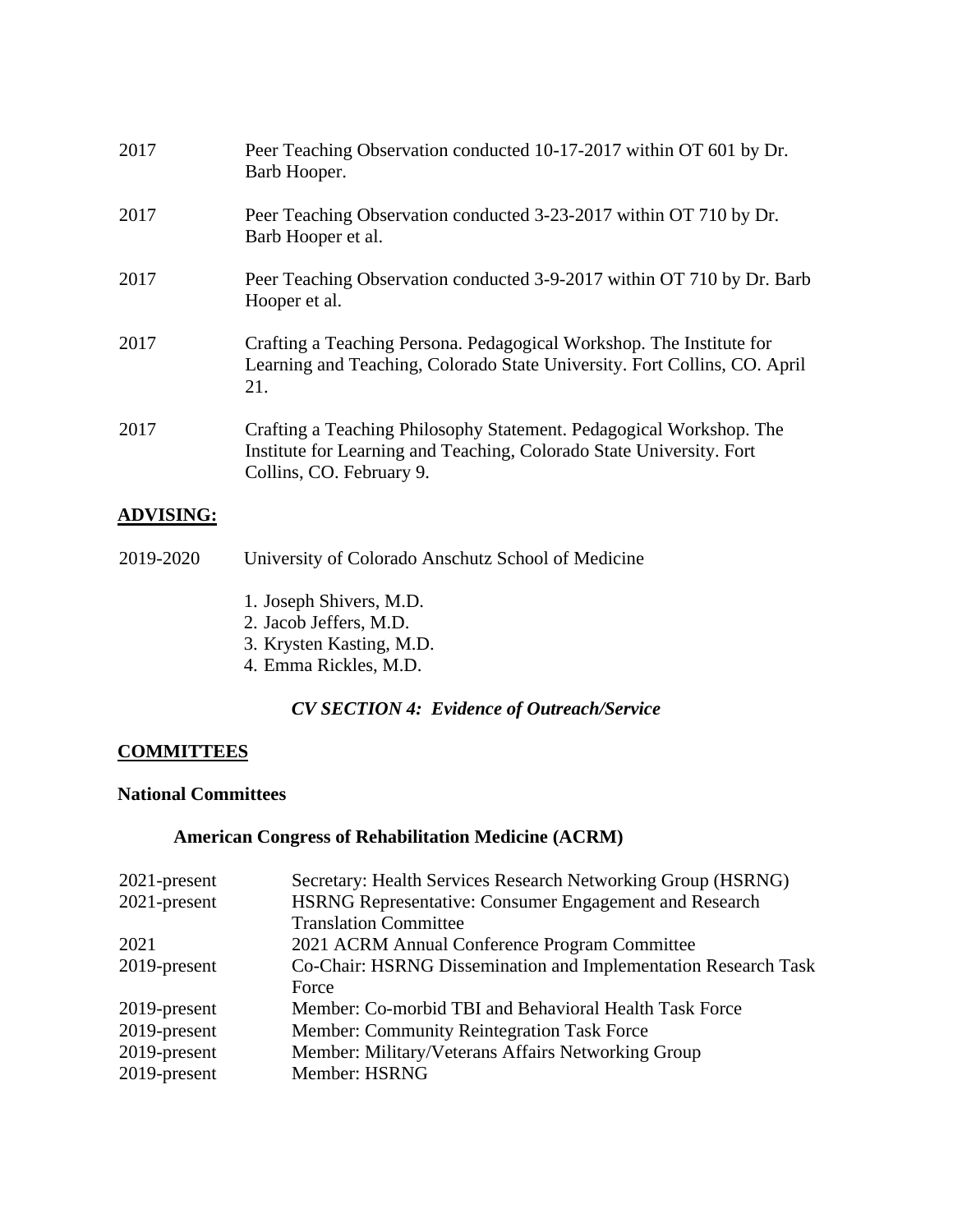## **PROFESSIONAL AFFILIATIONS AND ACTIVITIES**

#### **Membership in Professional Societies:**

| 2019-present     | Colorado Clinical & Translational Sciences Institute |
|------------------|------------------------------------------------------|
| 2019-present     | American Congress of Rehabilitation Medicine         |
| 2018-2019        | Society for the Study of Occupation: USA             |
| $2017$ - present | Occupational Therapy Association of Colorado         |
| $2012$ - present | American Occupational Therapy Association (#4350376) |
| 2014             | New York State Occupational Therapy Association      |

# **Manuscript Refereeing:**

| $2021$ -present | Journal of Traumatic Stress (Ad Hoc Reviewer)                        |
|-----------------|----------------------------------------------------------------------|
| $2021$ -present | Psychological Trauma: Theory, Research, Practice, and Policy (Ad Hoc |
|                 | Reviewer                                                             |
| $2021$ -present | Military Behavioral Health (Ad Hoc Reviewer)                         |
| $2021$ -present | Journal of Psychiatric Research (Ad Hoc Reviewer)                    |
| $2019$ -present | The Journal of Head Trauma Rehabilitation (Ad Hoc Reviewer)          |
| 2019-present    | American Journal of Occupational Therapy (Review Board)              |

# **OTHER ACTIVITIES/ACCOMPLISHMENTS – SERVICE/ OUTREACH**

## **Continuing Education and Professional Development:**

| 2021 | Statistical Horizons: Multilevel Modeling: A Second Course. Full course.<br>Virtual. February 8 – March 8.          |
|------|---------------------------------------------------------------------------------------------------------------------|
| 2020 | Statistical Horizons: Latent Class Analysis. Full course. Virtual. December 10 –<br>12.                             |
| 2020 | Statistical Horizons: Latent Growth Curve Modeling. Full course. Virtual.<br>October $1 - 3$ .                      |
| 2020 | Statistical Horizons: Multilevel and Mixed Models Using R. Full course. Virtual.<br>July $28 -$ July 31.            |
| 2020 | Statistical Horizons: Structural Equation Modeling: Part 2. Full course. Virtual.<br>July $14 - 17$ .               |
| 2020 | Statistical Horizons: Structural Equation Modeling: Part 1. Full course. Virtual.<br>July $7 - 10$ .                |
| 2020 | American Congress of Rehabilitation Medicine Annual Conference. Full<br>conference. Virtual. October $21 - 24$ .    |
| 2019 | American Congress of Rehabilitation Medicine Annual Conference. Full<br>conference. Chicago, IL. November $5 - 8$ . |
| 2019 | Biennial Society for Implementation Research Conference. Full conference.<br>Seattle, WA. September $13 - 14$ .     |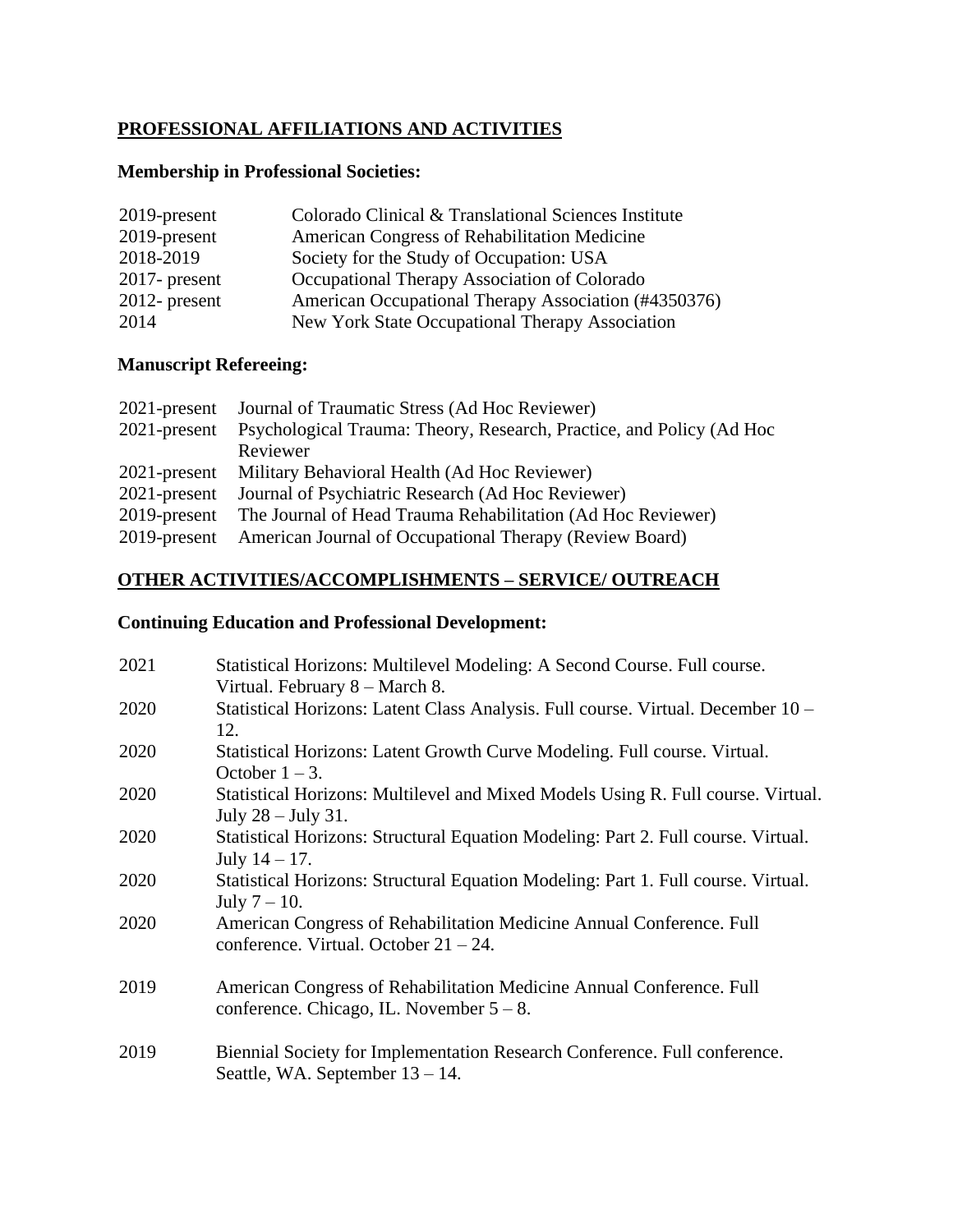| 2019 | An Introduction to Bayes Factors in JASP. Full workshop. Fort Collins, CO.<br>March 1.                                                                                                  |
|------|-----------------------------------------------------------------------------------------------------------------------------------------------------------------------------------------|
| 2018 | Conference for the Society for the Study of Occupation: USA. Full conference.<br>Lexington, KY. October 11-13.                                                                          |
| 2018 | 7th Annual Occupational Therapy Summit of Scholars. Full conference. Kansas<br>City, KS. June 7-9.                                                                                      |
| 2018 | Colorado State University's Occupational Therapy Department Knowledge<br>Exchange. Full conference. Fort Collins, CO. April 26.                                                         |
| 2017 | 2017 Stats Camp Statistical Workshop - Multilevel Modeling. Full workshop.<br>Stats Camp Statistical Training Institute. Albuquerque, NM. June 5-9.                                     |
| 2017 | 2017 AOTA Annual Conference and Expo. Full Conference. American<br>Occupational Therapy Association. Philadelphia, PA. March 30-April 2.                                                |
| 2016 | Practical Rasch Measurement - Core Topics. Statistics.com; Everett Smith. July<br>20.                                                                                                   |
| 2016 | Cognitive Rehabilitation in Mild Traumatic Brain Injury: Application in Military<br>Service Members and Veterans. Webinar. Professional Education Services<br>Group. June 9.            |
| 2016 | Facilitating Help-Seeking Behavior for Psychological Health Concerns in<br>Service Members. Webinar. Professional Education Services Group. May 26.                                     |
| 2016 | 2016 AOTA Annual Conference and Expo. Full Conference. American<br>Occupational Therapy Association. Chicago, IL. April 7-10.                                                           |
| 2015 | 2015 AOTA Annual Conference and Expo. Full Conference. American<br>Occupational Therapy Association. Nashville, TN. April 16-19.                                                        |
| 2015 | Introduction to Burns. Continuing Education Series (7/9 Sessions). SUNY<br>Upstate Medical University. Syracuse, NY. March 24; March 31; April 7; April<br>21; April 28; May 5; May 19. |
| 2014 | 2014 AOTA Annual Conference and Expo. Full Conference. American<br>Occupational Therapy Association. Baltimore, MD. April 3-6.                                                          |
| 2014 | 2014 Assistive Technology Industry Association Conference. Full Conference.<br>Assistive Technology Industry Association. Orlando, FL. January 29-February 1.                           |
|      |                                                                                                                                                                                         |

# **Media Attention:**